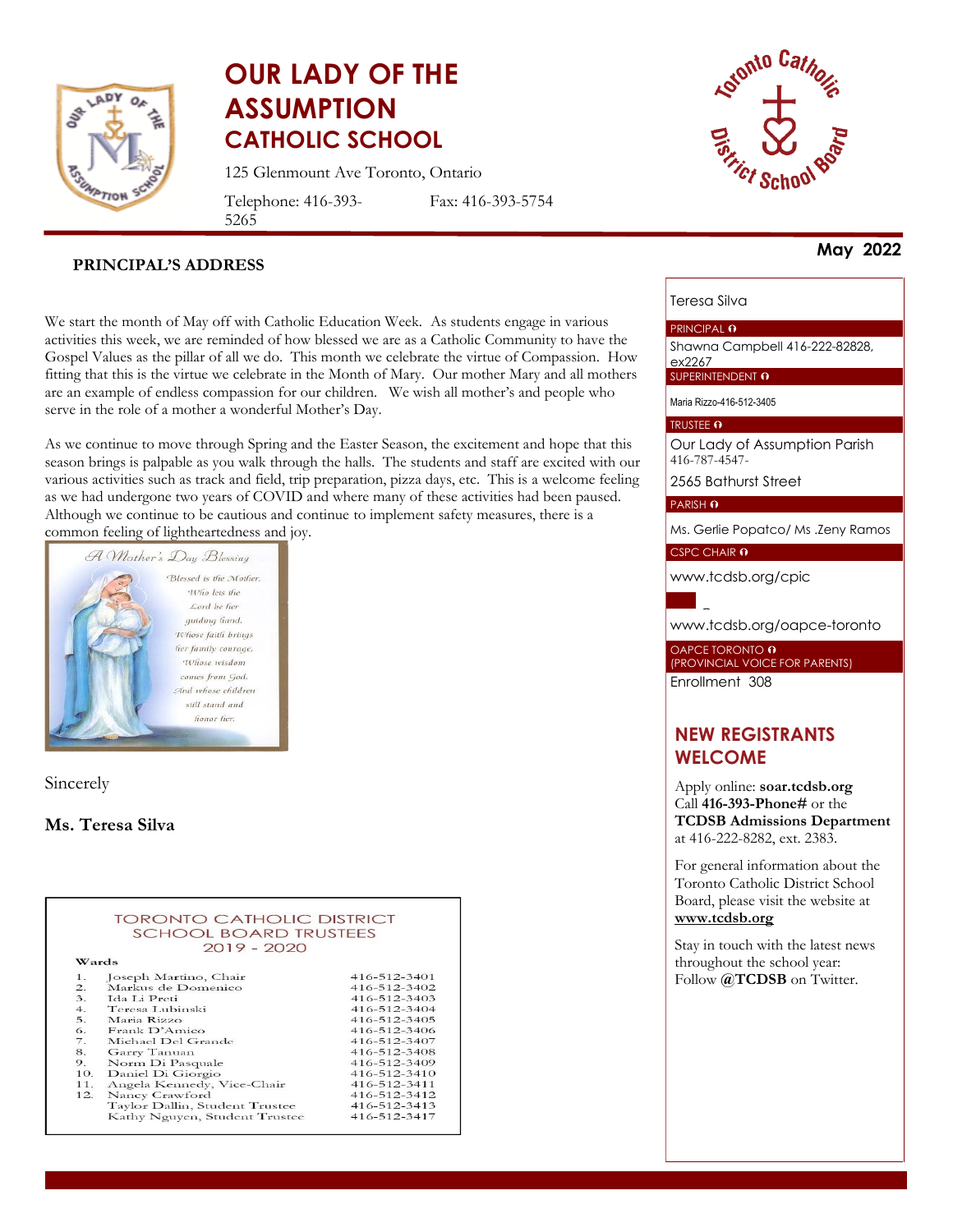#### **Ball Safety**

To ensure the safety of all students I am reminding parents and students of Board policies to avoid issues such as concussions and other potential injuries.

**Soccer Balls-** Hard soccer balls are permitted on the field but not on the concrete. Foam soccer balls are permitted in any locations. If you can purchase some for your child, please consider it. I have seen them sold at times at Toys R Us, Walmart or sometimes even a dollar store. I have purchased some foam balls for the school already but there may not be enough for all students to enjoy.

**Basketballs** are permitted in the basketball courts only. Students have been instructed to not linger under the net as this can cause a potential head injury.

**Footballs are NOT** permitted as trying to catch a flying football impedes one's ability to see where they are going as they are trying to run and catch the ball.

**Volleyballs** are permitted for volleying not spiking. Again, if it is used to spike, the ball will be taken away and returned at dismissal time.

Students in grade 3 and up can bring **skipping ropes** as after this age this does not pose a hazard. Skipping ropes must be used appropriately and if they are every used in a dangerous way they will be confiscated and told not to bring them again.

I hope that this offers some clarification and gives suggestions on what students can be playing with outside.

#### **Rosary Apostolate- Coronation of Mary**

Our last Zoom Rosary Apostolate will be on Tuesday, May 10<sup>th</sup>. It will be a special event and we will share the zoom link with all families should they wish to join us from home.

#### **Student Pick Up**

Please make every attempt to pick up your children on time at 3:30PM. There is no formal organized supervision after 3:30 PM. If this is an issue, please let the office know. Sometimes staff are engaged in end of day duties. Thankyou for your understanding in this matter.

#### **Kindergarten Yard Pick Up**

Also, when picking up your children please kindly leave promptly from the kindergarten area as this area is also reserved as the waiting area for students who are enrolled in bussing. We must maintain good lines of vision to ensure all student safety and to take proper attendance.

# **Virtue of the Month Students for March: Forgiveness**

Congratulations to the following students who demonstrated the virtue of Gratitude.

# **Virtue of the Month: FORGIVENESS**

**Ms. Szakola/ Ms. Gomez (JK&SK) – Bethany Girma**

**Ms. Raso/ Ms. Altomari (Jk/SK)- Liam Umbay**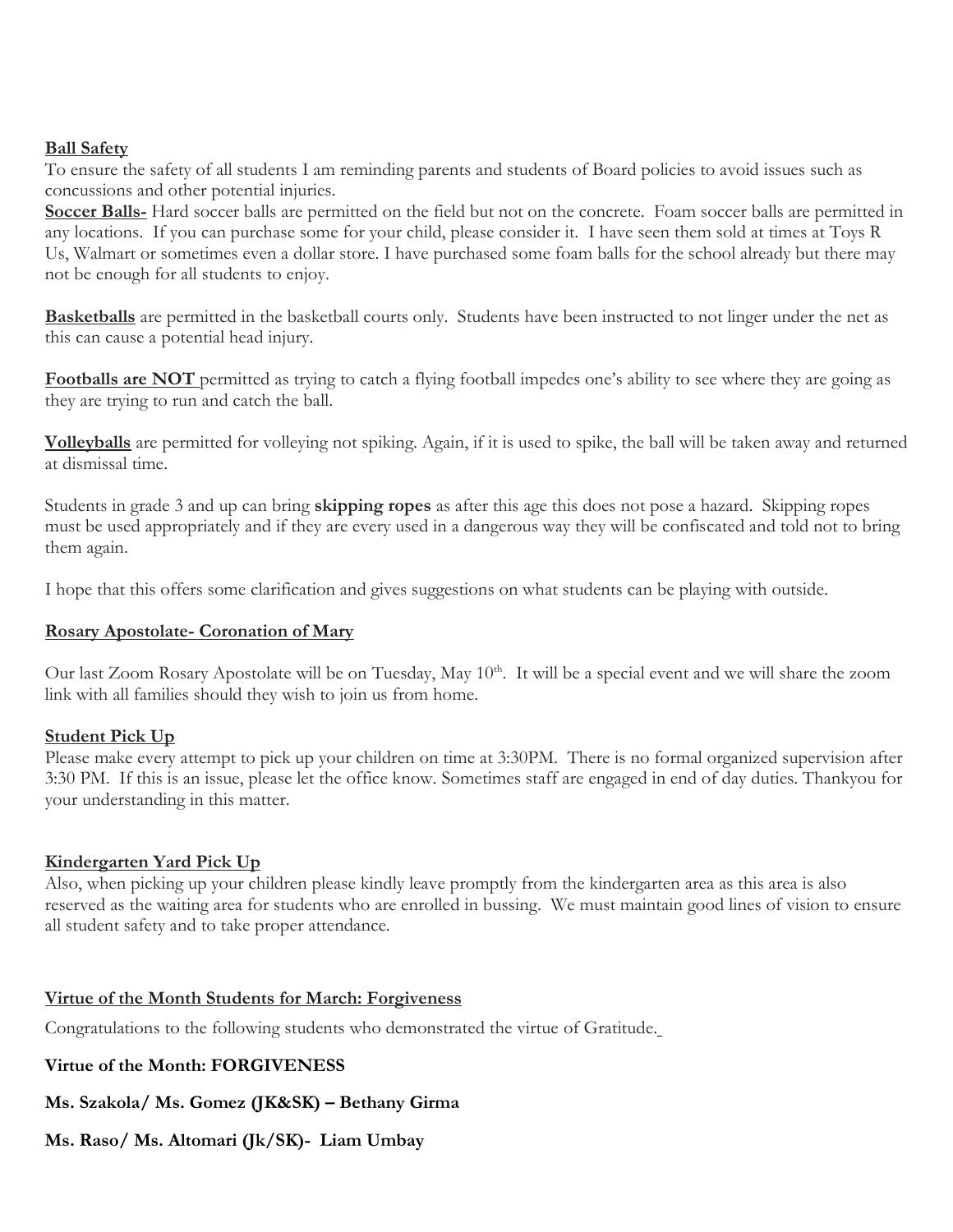- **Ms. Cardone (SK& Gr 1) – Zaira Menchavez**
- **Ms. Pignataro (Grade 1 & 2)- Alexandra Barcelona**
- **Ms. Pena-Vital (Grade 2/3) – Sebastian Lentejas**
- **Ms. Artiga (Grade 3)- Pietra Pagan Bruschini**
- **Ms. Rizzo (Grade ¾)- Althea Lim**
- **Ms. Rozowski (Grade 4 & 5) – Catherine Rala**
- **Ms. Furiato (Grade 5&6) – Matt Morris**
- **Mr. Ciraco (Grade 6 &7) - Andres Conopio**
- **Ms. LeBlanc (Grade 7 & 8)) – Anika Garcia**
- **Ms. Sergnese (Grade 8) – Claire Xamanatha Batarriche**

#### **Communion/Confirmation**

Congratulations to our Grade 2 and Grade 3 Students who celebrated their First Holy Communions on Saturday, April 23, 2022.

Additionally, our Grade 7 students celebrated the sacrament of Confirmation on Saturday, April 30<sup>th</sup>, 2022. They were both beautiful masses and we bless these children as they continue their journey with Jesus guiding them throughout their lives.

# **JK Registration For September 2022**

Registration for JK is well underway. Please register your child as soon as possible as space is running out. Please complete the online application on SOAR. Once you have submitted the application, please contact the office to verify all your documents and set up a meeting. Please call the school should you have any questions.

# **Welcome to Kindergarten**

Our Welcome to Kindergarten will take place on Thursday, May 26<sup>th</sup>, 2022 at 6:30PM. On this evening the parents of our future Kindergarten will learn more about the routines of school and about the ELP program. We look forward to meeting with these parents.

# **Next CSPC Meeting**

Our Next CSPC meeting will take place on **Tuesday, May 24th**<sup>th</sup>. All parents are welcome, and we hope that you can join us. The zoom meet ID will be delivered to all parents on the day before the meeting.

#### **Book marks for moms**

Our Grade 8 student leaders have created a fundraising idea where they are creating individualized bookmarks for students. They are visiting classrooms and taking orders where they paint and create a beautiful bookmark for students to give to their mothers-on-Mother's Day. The price of these hand made book marks is \$3.00.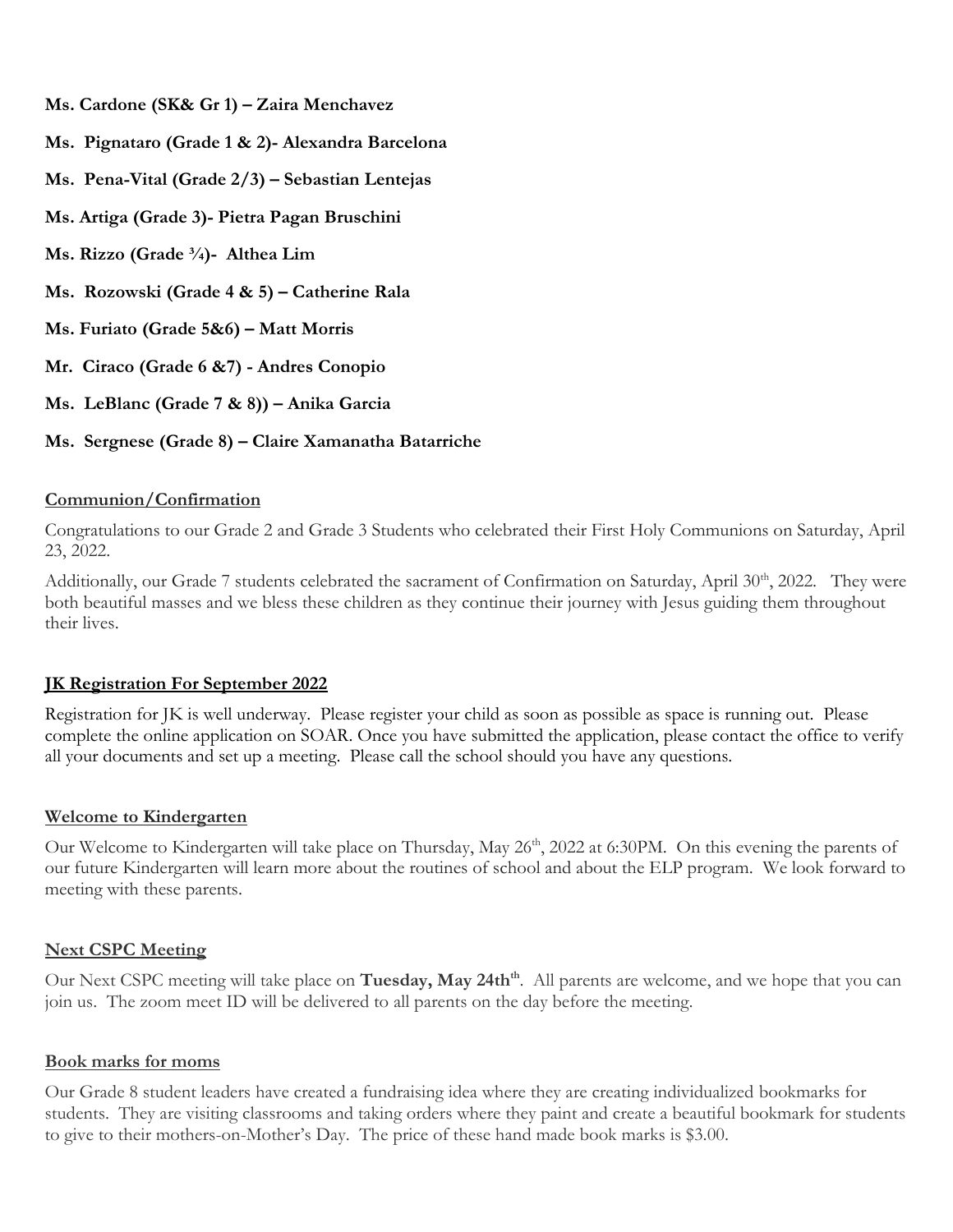#### **Mother Day Shop Grade 1-3**

Our Mother's Day Shop will take place on Thursday, May 5<sup>th</sup>, 2022. Student in grades 1-3 will have an opportunity to purchase a gift for their moms. Items are new and donated from staff. Items are priced between 25 cents and 8 dollars. All proceeds of these events will subsidize the Grade 8 Graduation activities.

#### **Freezie Friday**

Every Friday for the months of May and June, we will be selling large Mr. Freezies. The cost of the freezie is \$1.00. These proceeds will be going to the Grade 8 graduation events.

#### **Tutoring Program**

Our Ministry/Board After School Tutoring program begins this week and will run for the entire month of May. Students will be enrolled in Literacy or Numeracy lessons. Classes run on Monday and Wednesday from 3:30pm to 5pm. All lists have already been made and finalized. We anticipate that the students and staff will find the program beneficial.

#### **Track and Field**

Some of the students in grades 3-8 are excited to be participating in Track and Field Practices this Spring. We have numerous teams such as: relay 100m, 200m 500m 150m and Shot Put. The track and field meet will take place on Friday, May 27<sup>th</sup>, 2022. Students will be travelling by bus to York University to compete for the tournament. We wish them good luck! Thank you to Ms. Askin- Costa, Ms. Pacheco, Ms. Artiga, Ms. Rizzo and Mr. Ciraco for volunteering to be coaches to support our teams.

#### **May the 4rth Be with You**

We will have a dress down civies day on Wednesday, May 4rth next week. We will be asking a toonie and this money will be donated to the Angel Foundation at the School Board. Please provide your donation on line on School Cashonline.

#### **Safety and Online Activity Presentations**

Our intermediate students have another presentation from Officer Khan and Officer Kerr who will speak to the children about online safety, on line bullying and resolving conflicts in appropriate and non-damaging ways. All students get into conflict at times but resolving issues in a Christian and healthy way is always our goal.

# **Ontario Early Years**

Our Early Years program is up and running again with reduced capacity. Please click on the following link find out more information about this fun and valuable program.

Please email Julie Minakakis at [julie.minakakis@tcdsb.org](mailto:julie.minakakis@tcdsb.org) for more information.

<https://www.tcdsb.org/schools/ourladyoftheassumption/News/Pages/default.aspx>

# **Reporting Absences**